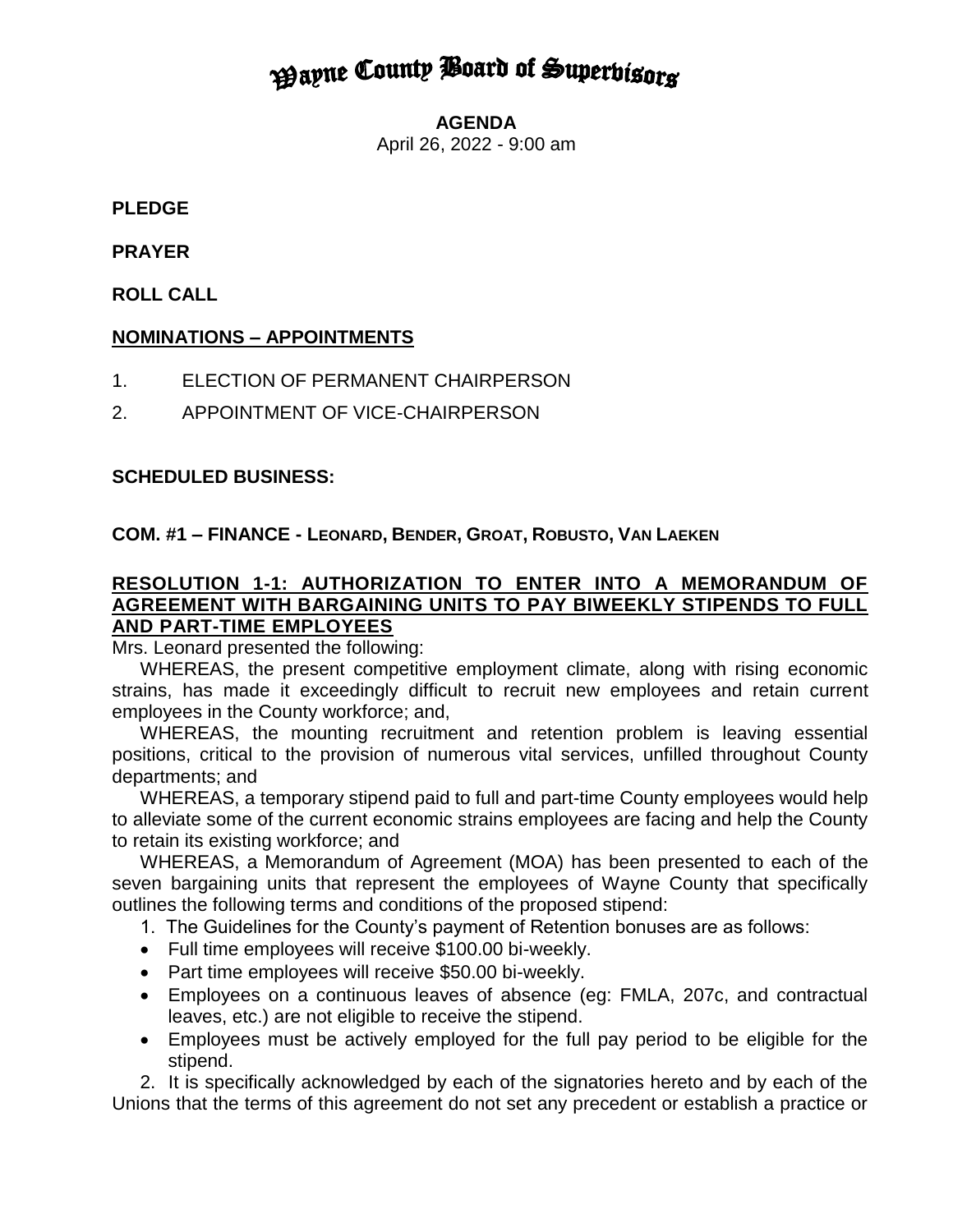custom that binds either party beyond its stated terms; and

3. This agreement will be in effect from the payroll period beginning April 29, 2022 and shall terminate on a date determined by the Board of Supervisors, in its sole discretion, no later than December 22, 2022, be it further agreed that

4. The Chairman of the Board of Supervisors shall execute the Memorandum of Agreement (MOA) with the above stated Unions agreeing to the these provisions outlined within the MOA, upon authorization by Resolution adopted by the full Board of Supervisors. and

WHEREAS, the proposed stipend is contingent upon unanimous approval of the MOA by all bargaining units; now, therefore be it

RESOLVED, that the Chairman of the Wayne County Board of Supervisors is hereby authorized to sign a Memorandum of Agreement with all Wayne County bargaining units and enter into an agreement to pay a temporary, biweekly stipend to all full and part-time employees, subject to review and approval by the County Attorney as to form and content; and, be it further

RESOLVED, that the Wayne County Treasurer is hereby authorized to transfer \$1,900,000 from Unassigned General Fund Balance; and, be it further

RESOLVED, that the Wayne County Treasurer is hereby authorized to amend the 2022 County Budget as follows:

A1990 Contingent Fund General

(Appropriations) \$1,900,000 to 54000 Contractual Expenses

#### **OTHER BUSINESS**

The next scheduled Board Meeting will be **Tuesday, May 17, 2022 at 9:00 a.m.**